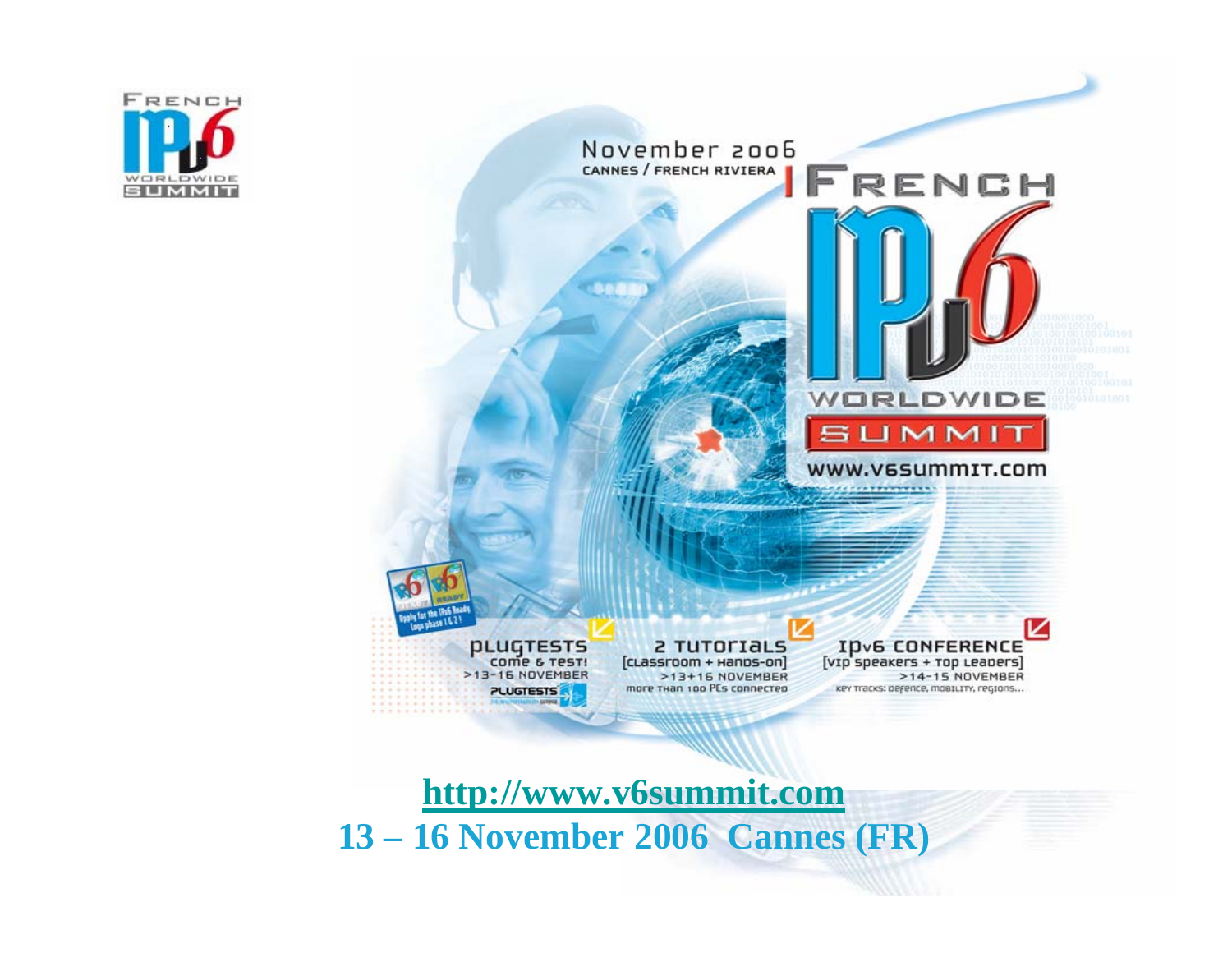

## **French IPv6 Worldwide Summit**

• A unique event of this kind in France

• A European and worldwide dimension

• Topics meeting the expectations of the market players migrating from IPv4 to IPv6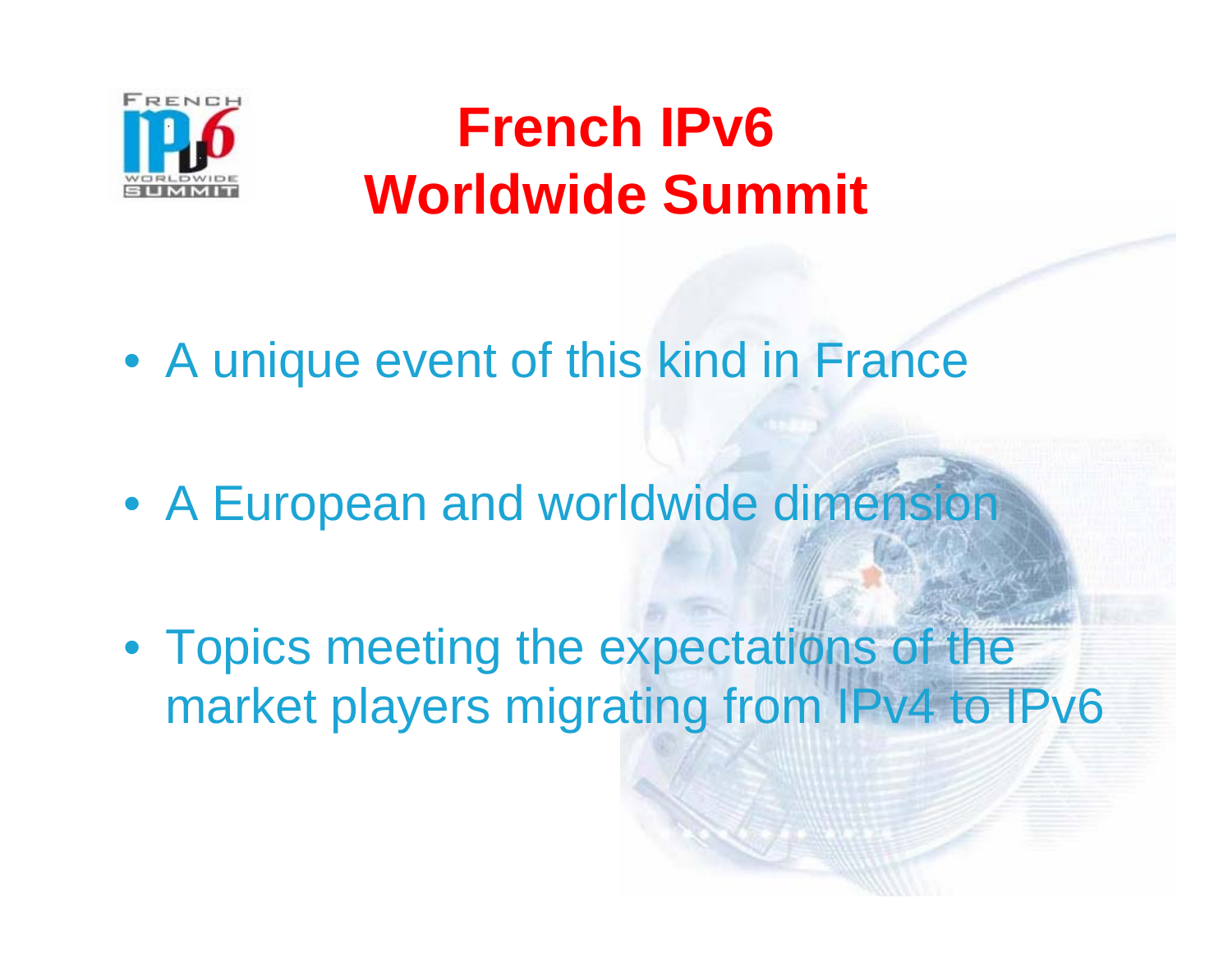

- Academic tutorial
- Conference
- Hands-on tutorials with 100 PCs + 50 routers connected !
- IPv6 interoperability event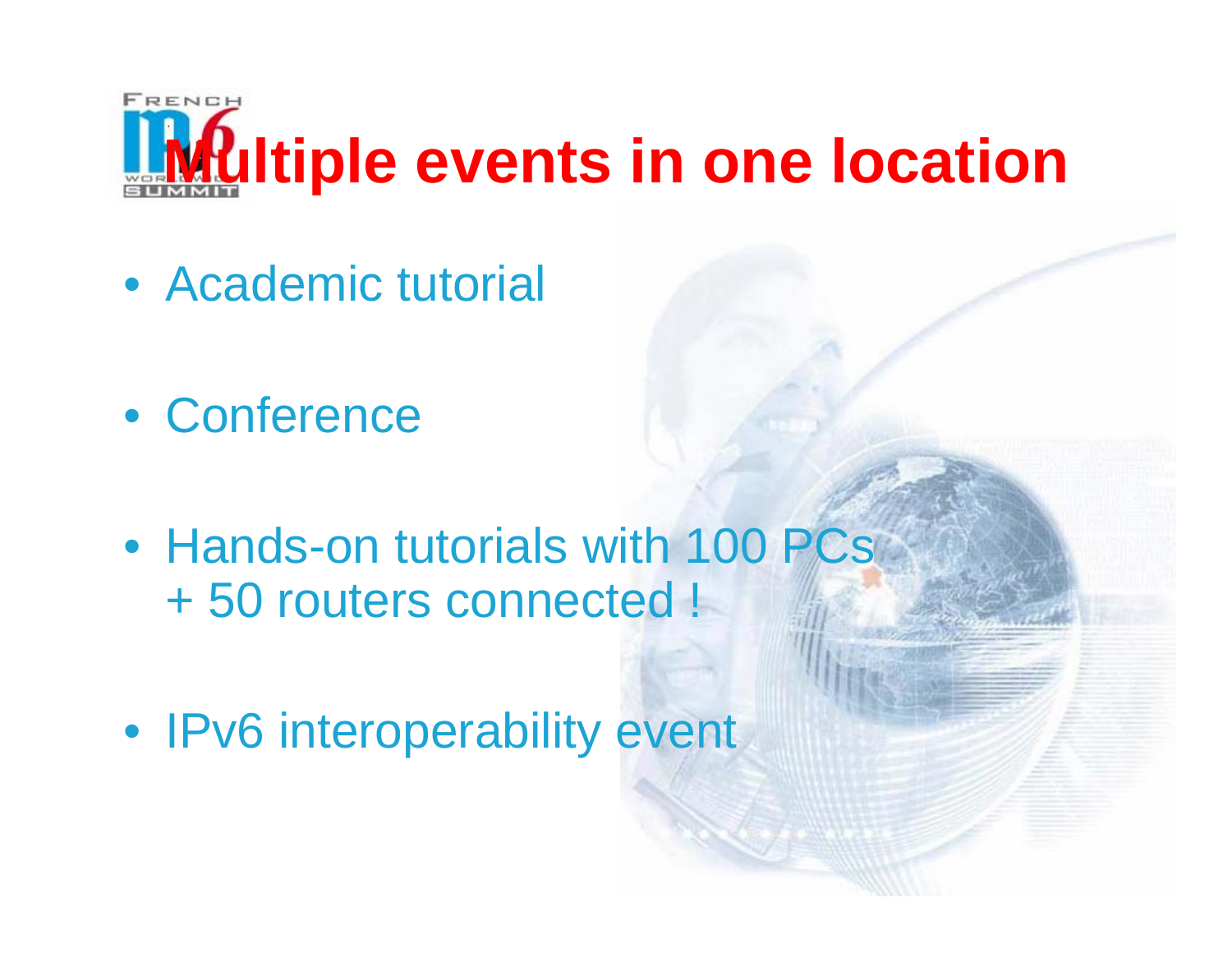



• Tuesday 14th and Wednesday 15th November

• Learn from our VIP's experience feedback how to facilitate the commercial deployment and the resolution of new operational problems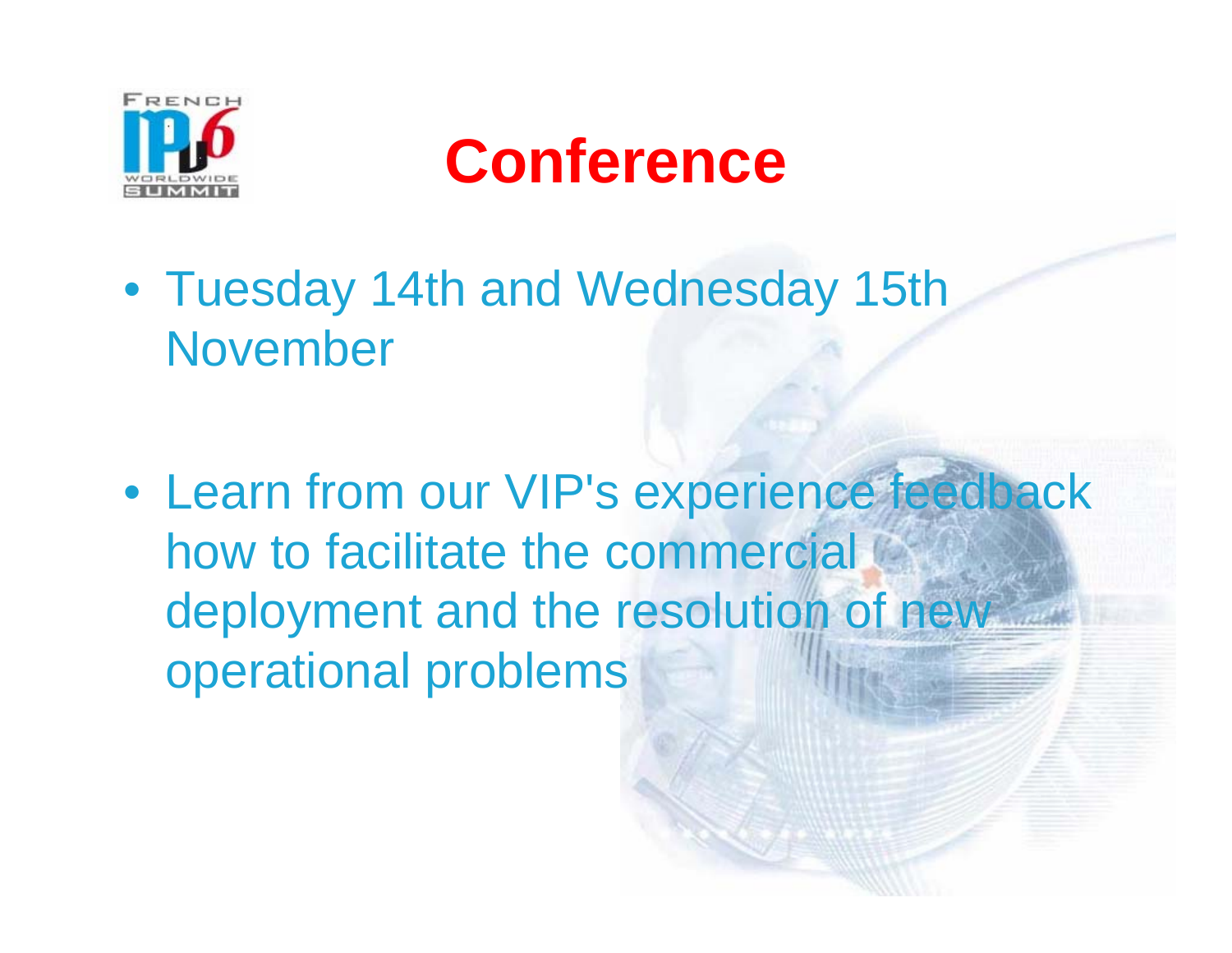



• KEYNOTE SPEAKERS include officials from the European Commission, France, Japan, Korea, Taiwan, North America, India and China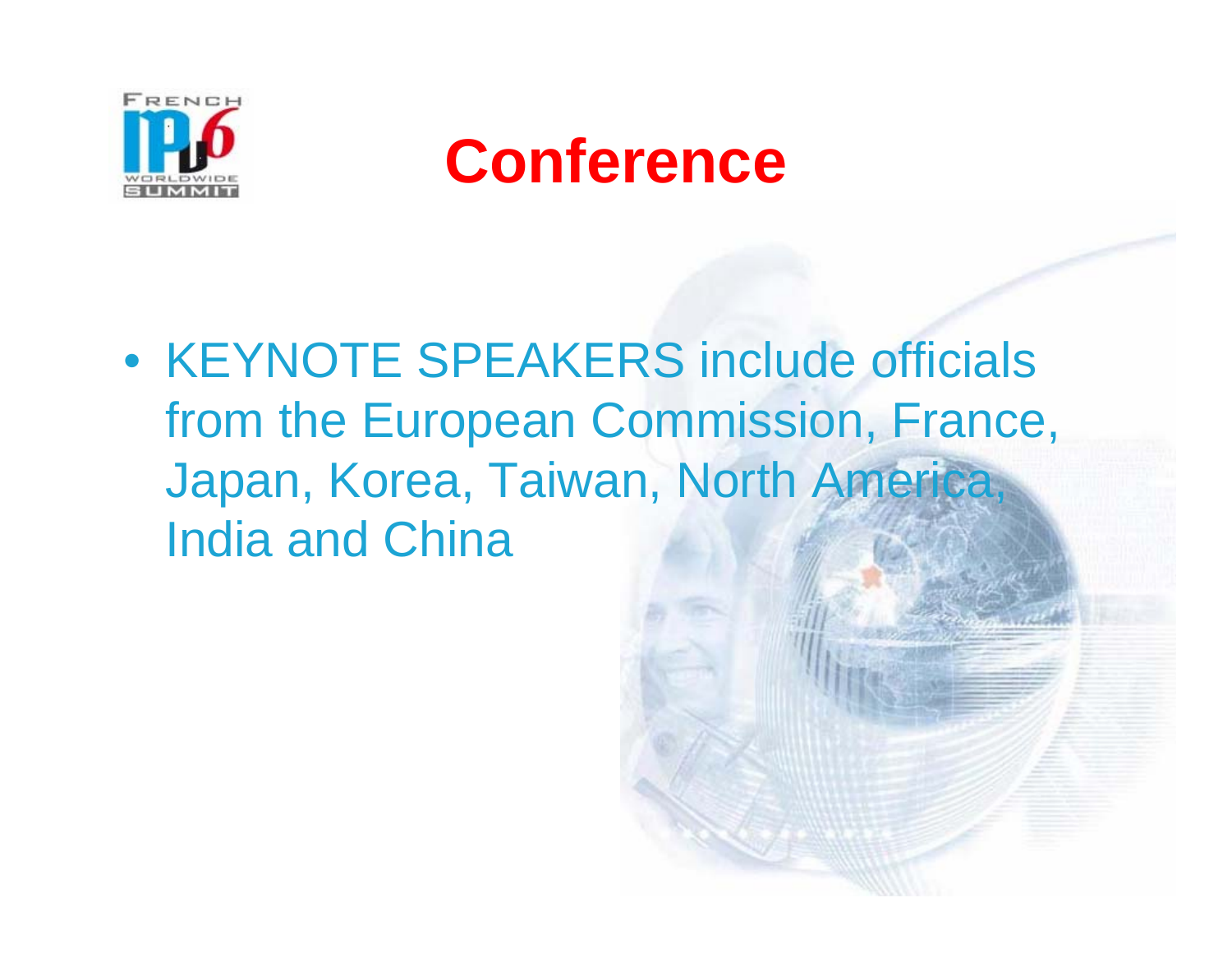

…

# **Conference**

- Featuring a variety of multi-sector activities
	- 1. Deployment in Governmental Agencies 2. Deployment in the Education sector and regional environment 3. IPv6 deployment in Telcos, Cable Operators and ISPs Networks and Services 4. IPv6 Deployment in the vertical markets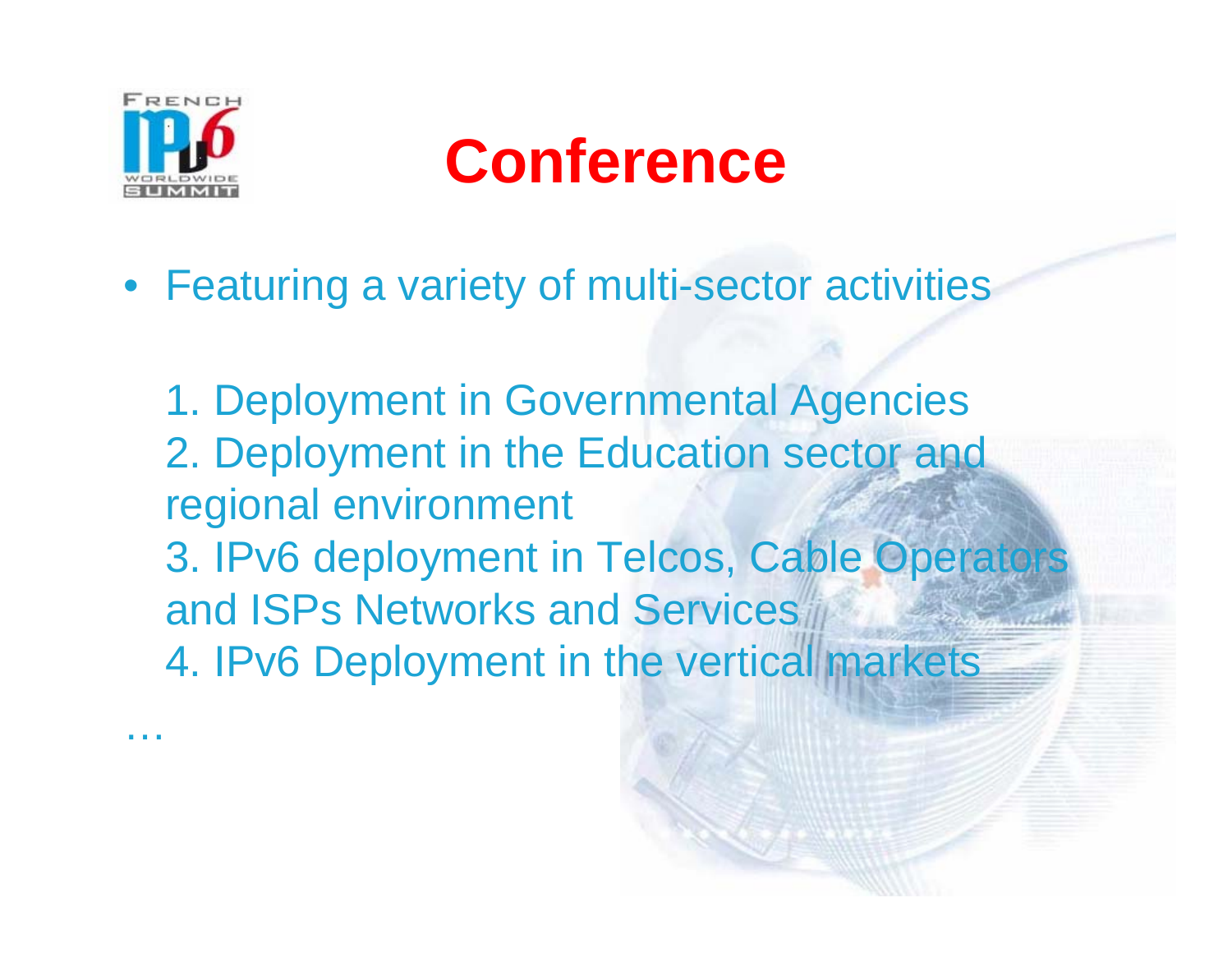

# **Hands-on tutorial**

- Practice on essentiel topics like:
	- Network configuration: auto configuration, Client/Server setup and programing (API),
	- **Holland** and the control Network services set up
	- **Hart Common** IPv4/IPv6 integration
	- **Holland** and the control IPv6 routing (OSPFv3, Multicast, BGP)
	- **Holland** and the control Network management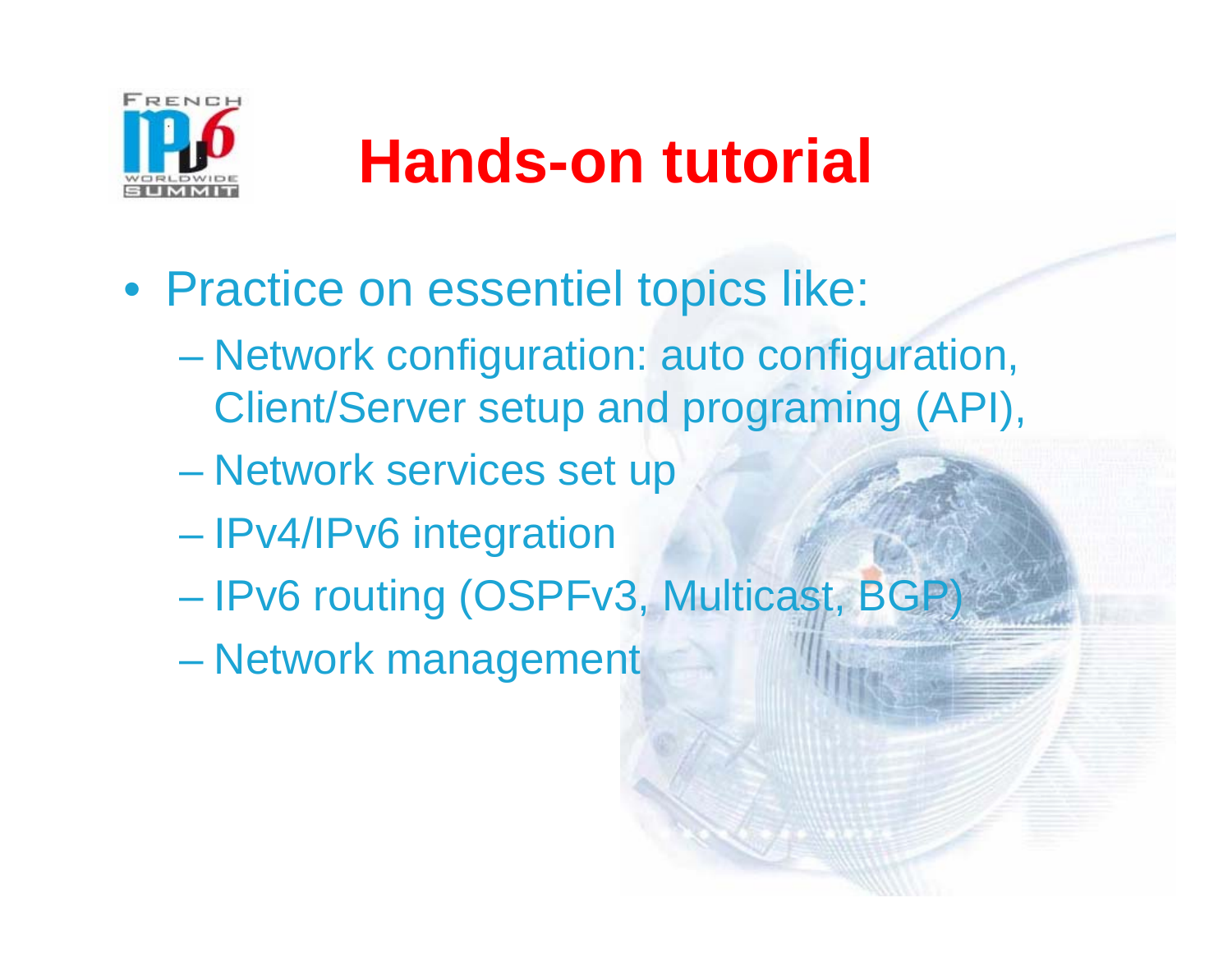

**IPv6 Plugtests** 



- Access in one place a **wide range of tests**  provided by various test companies
- Check the interoperability of products with those of international and active market players
- Improve and debug IPv6 implementations by:
	- running the available **Interoperability** and **Conformance** tests
	- running the **TTCN-3** tests.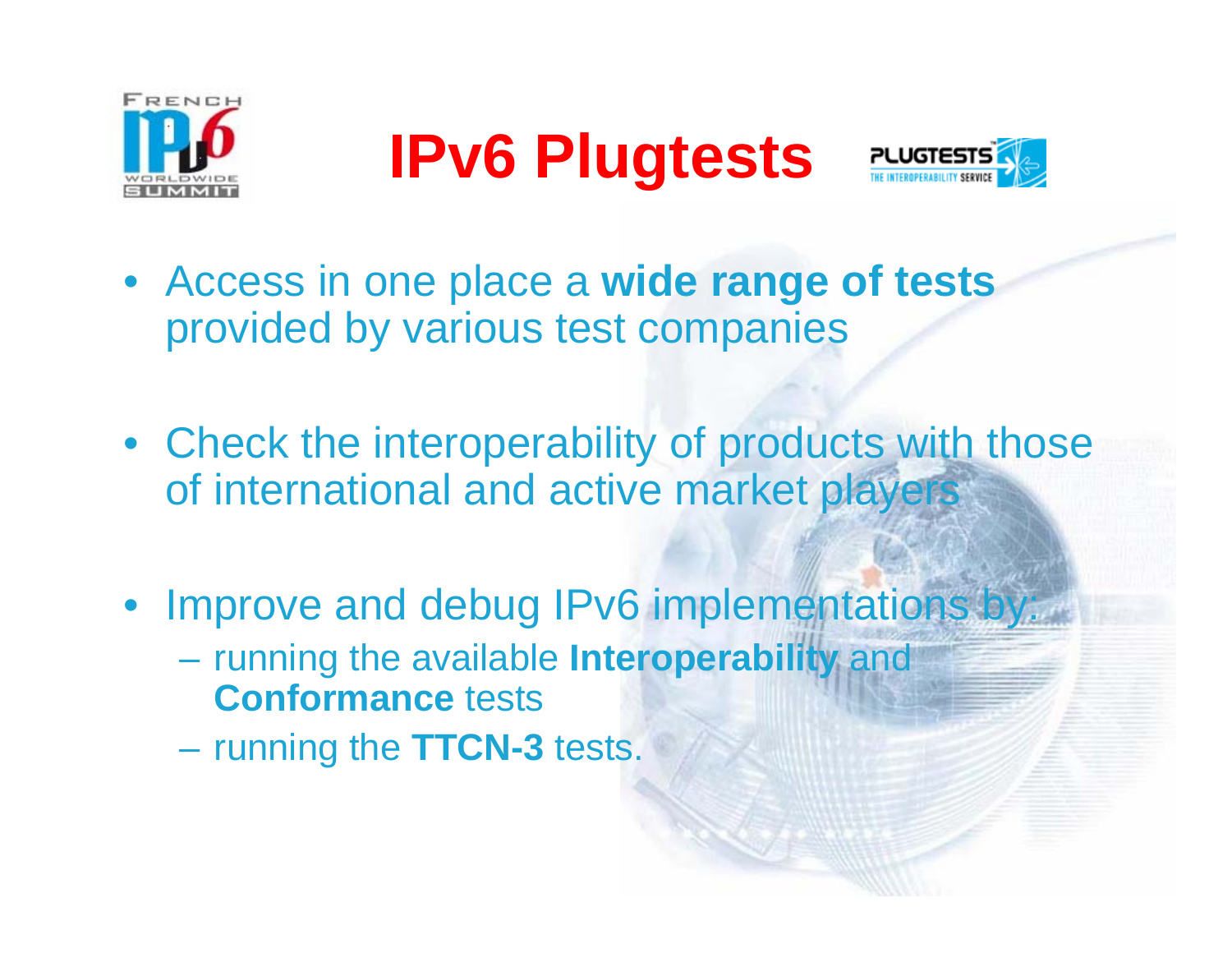

**IPv6 Plugtests** 



- Run the tests of the **IPv6 Ready Logo phase-1 and phase-2**.
- In partnership with: